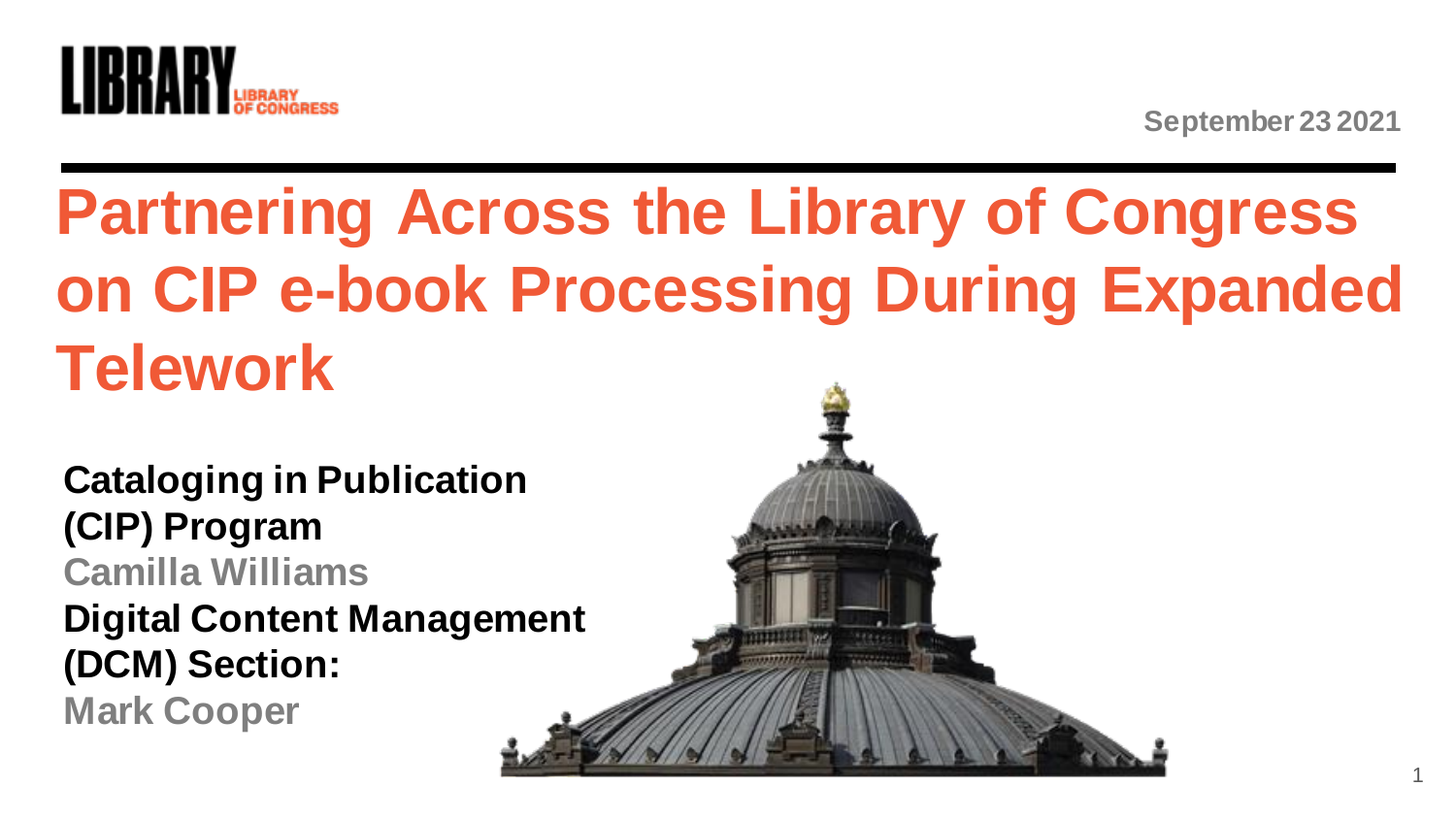

# **Agenda**

- Introduction to CIP and CIP e-books
- 2020: LC pivoting to remote work
- Collaboration across Library divisions
- Results from project and increased automation
- Conclusions and future work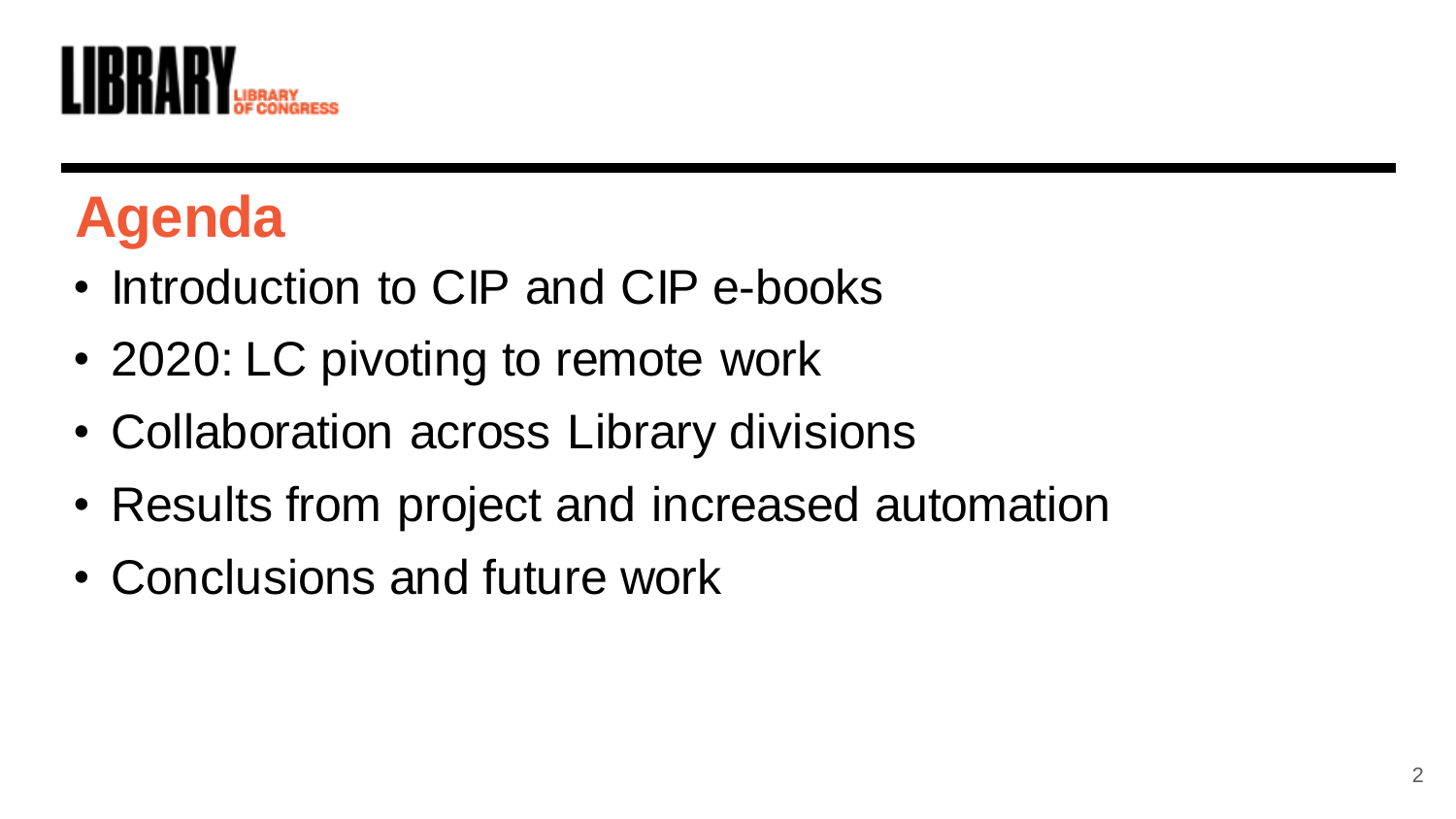

# **Cataloging in Publication (CIP) Program**

- Began in July 1, 1971
- **Mission**: to help libraries expedite and reduce the cost of cataloging the books they acquired for their collections
- Publishers submit an online application via PrePub Book Link
- Library of Congress staff cataloging the book and creates a bibliographic record and CIP data block
- Publisher prints the CIP data block on the Copyright page
- Publisher sends a copy of the book to the Library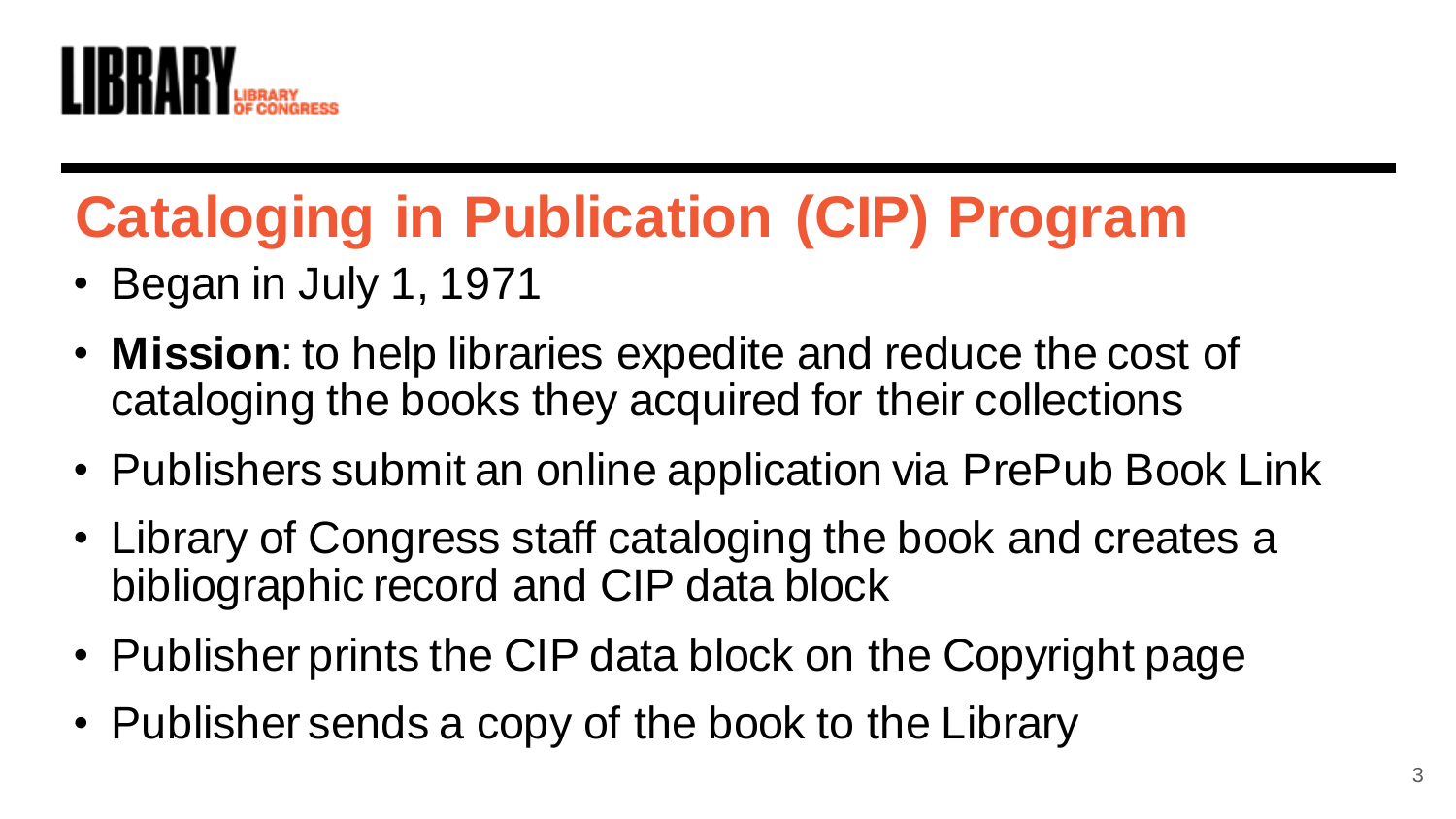

### **CIP E-books Program**

- Began in 2012 as a pilot
- Started creating e-book bibliographic records
- Began ingesting e-books in July 2014 • The Ugly Caterpillar by Carl Summers
- FY14 100 e-books, 10 publishers
- FY20 49,413 e-books, 120 publishers and aggregators
	- 37,475 bulk delivery e-books through PCN

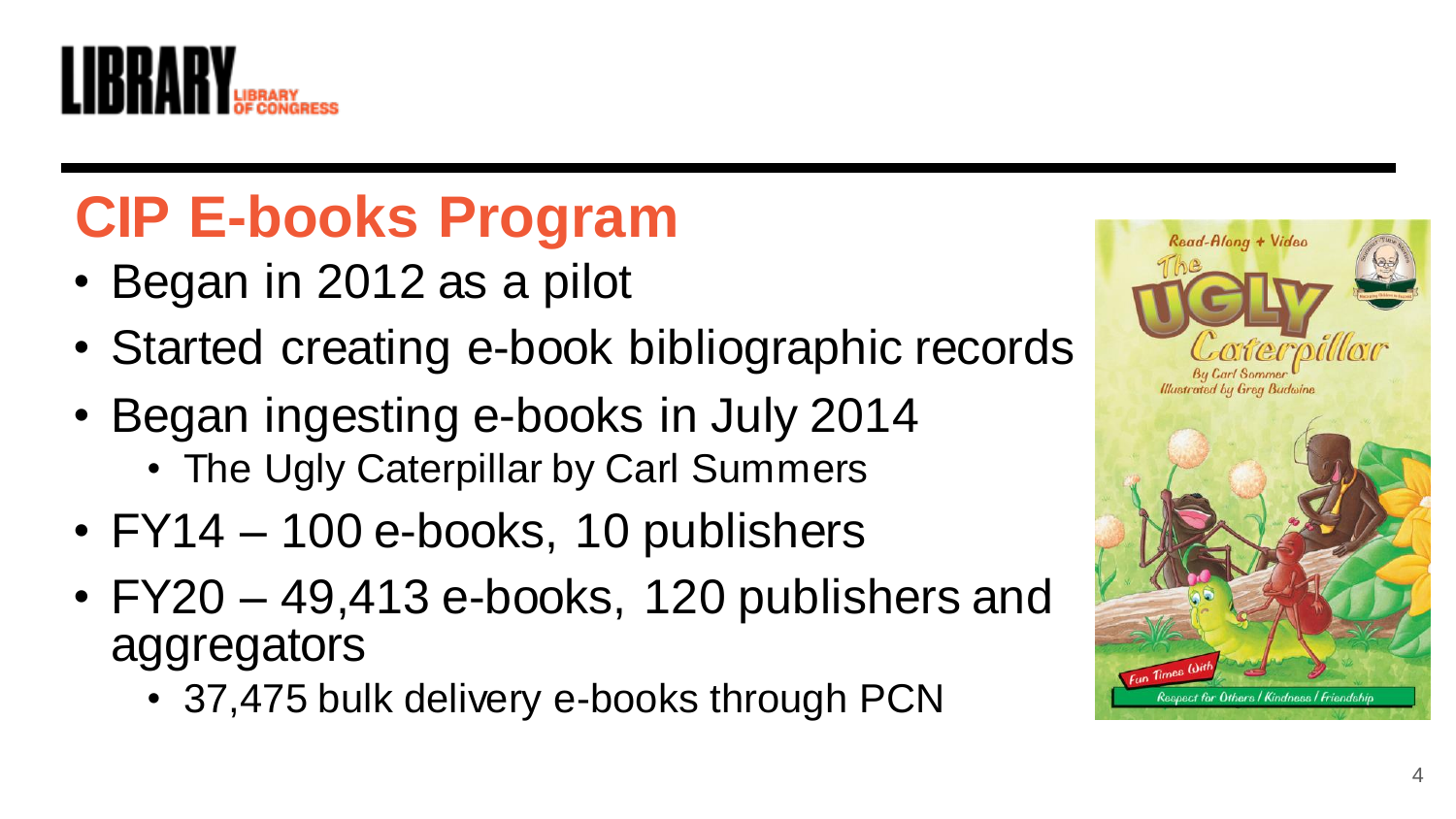

# **CIP E -Book File Delivery Pathway**

- Publisher delivers e -book files
- LC content management system inventories files
- Attempts to use ISBN from filename to identify an existing e -book ILS record
- Task is created for staff to review the e-book file, make cataloging updates, and confirm acceptance of delivery'
- Accepted deliveries move to preservation storage

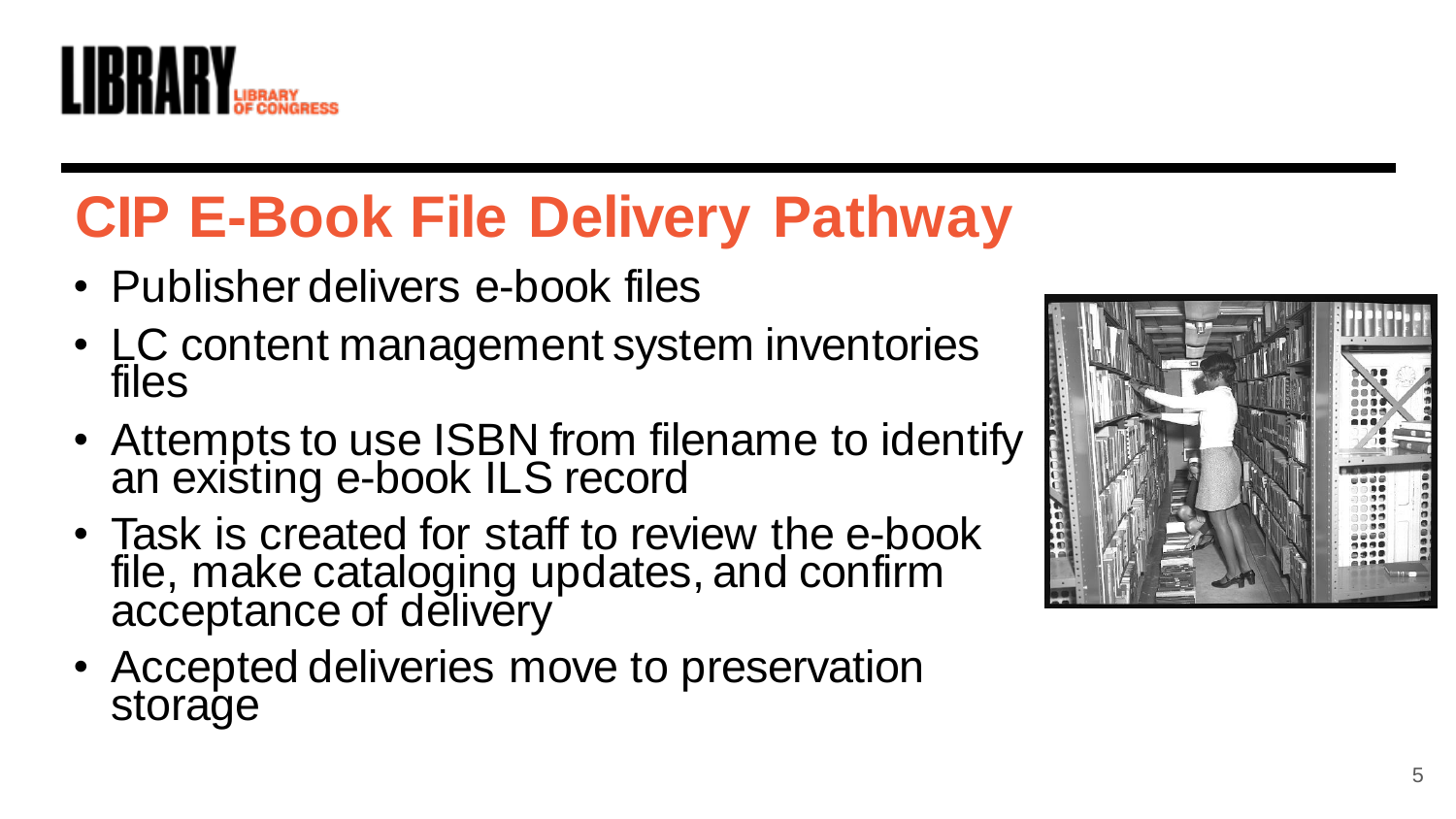

### **CIP E-Book Delivery Mechanisms**

- Process originally conceived specifically for CIP e-book deliveries expanded to other types of e-book content
- Content delivered to CIP e-book file stream now includes:
	- E-books with CIP e-book ILS records
	- E-books with CIP print ILS records
	- E-books without ILS records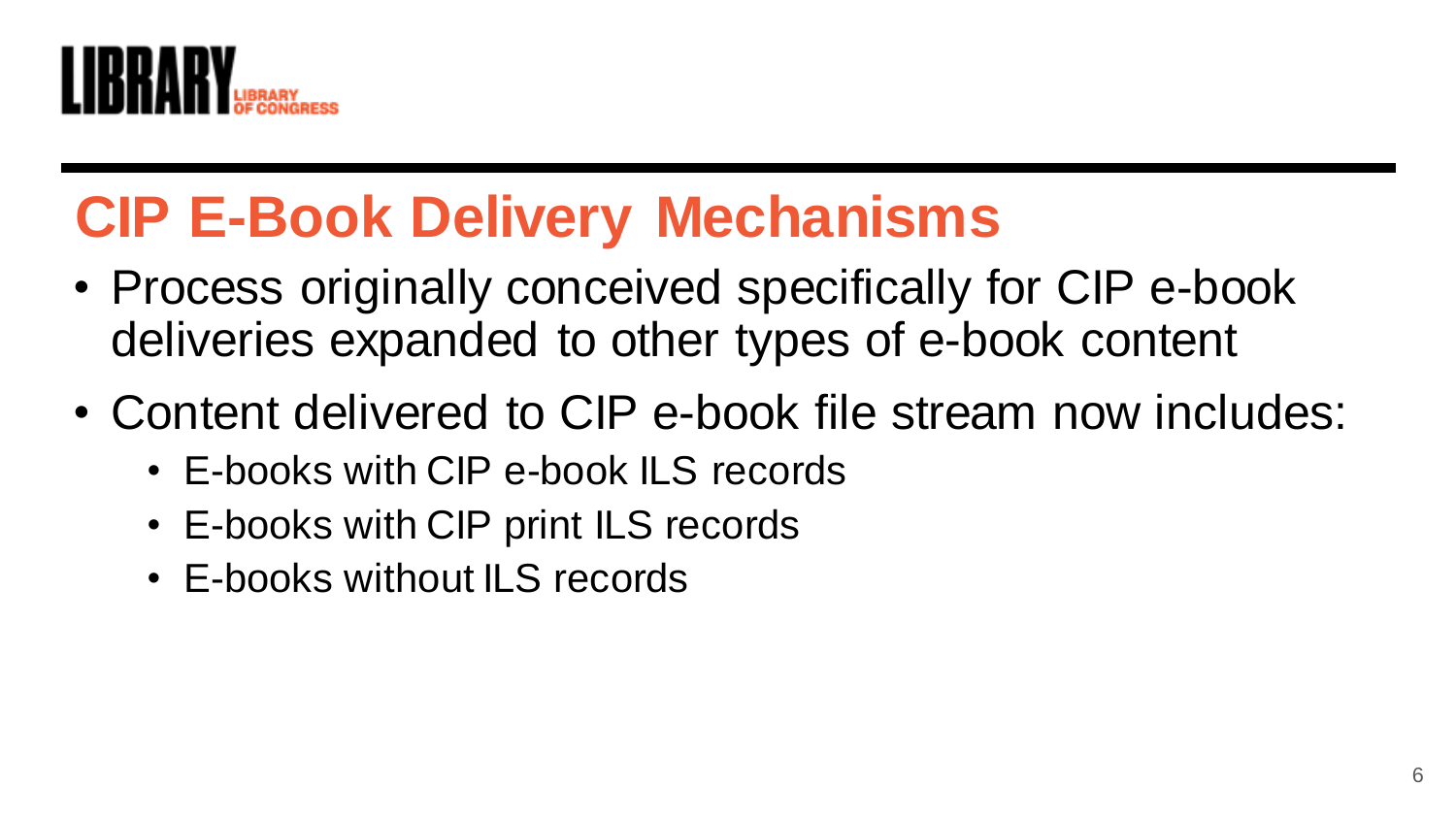

### **Staff Starting Telework, March 2020**

- Rapid switch to telework projects
- MARCEdit to create e-book records
- Trained staff in ABA, Music and G & M divisions to process e-books and to create e-book bibliographic records
- Manually assigning review tasks to a much larger number of staff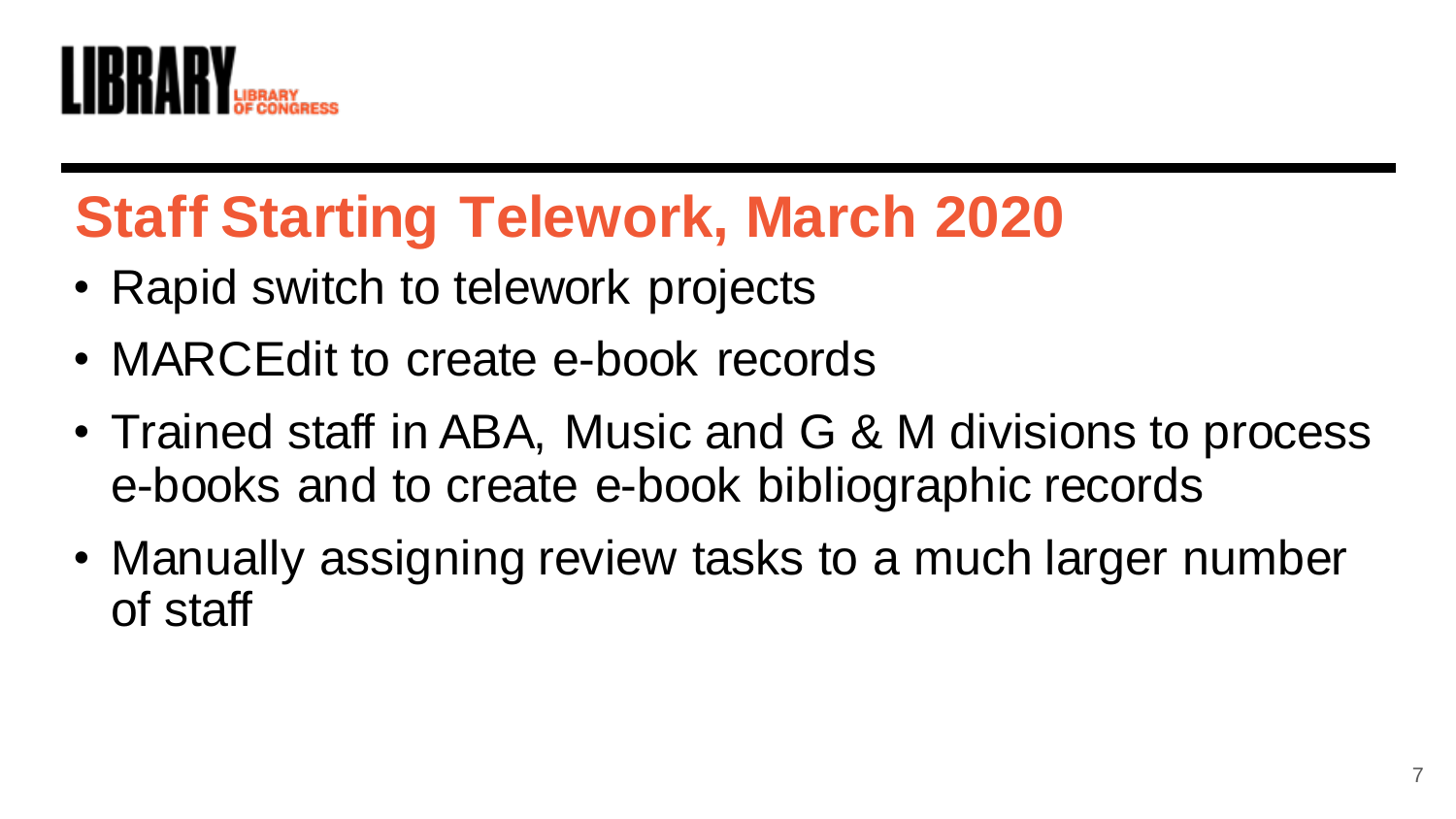

### **Collaboration**

- CIP Program Caroline Saccucci, Camilla Williams
- Digital Content Management (DCM) Mark Cooper, Lauren Seroka, Mark Lopez
- Integrated Library System Program Office (ILSPO) Dave Reser
- DCMS/ILSPO/CIP collaboration and support:
	- Leveraged batch CTS capabilities
	- Reviewed unaccepted e-book backlog
	- Helped provide a steady stream of work to newly remote staff
	- Conducted ILS record cloning & analysis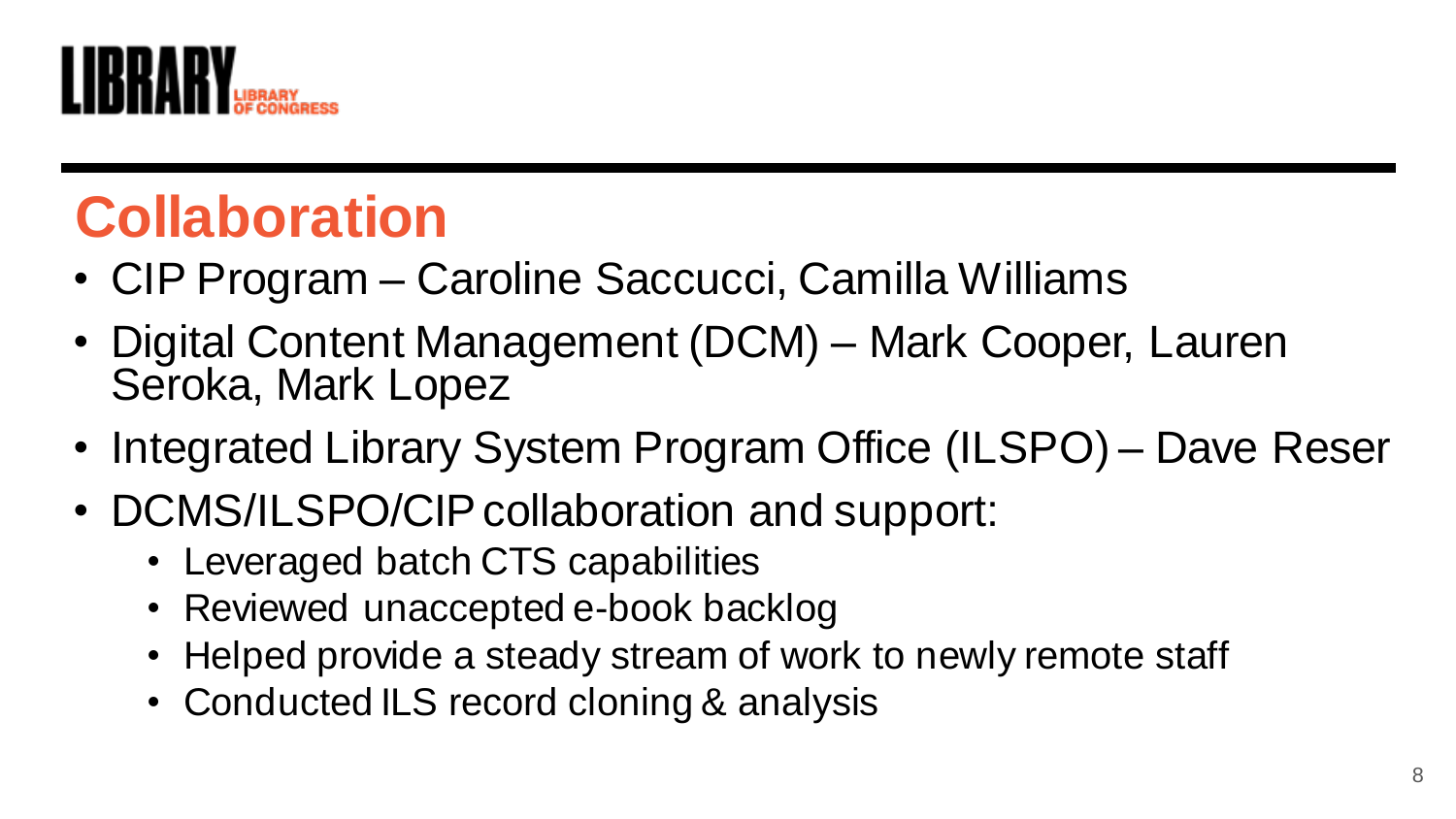

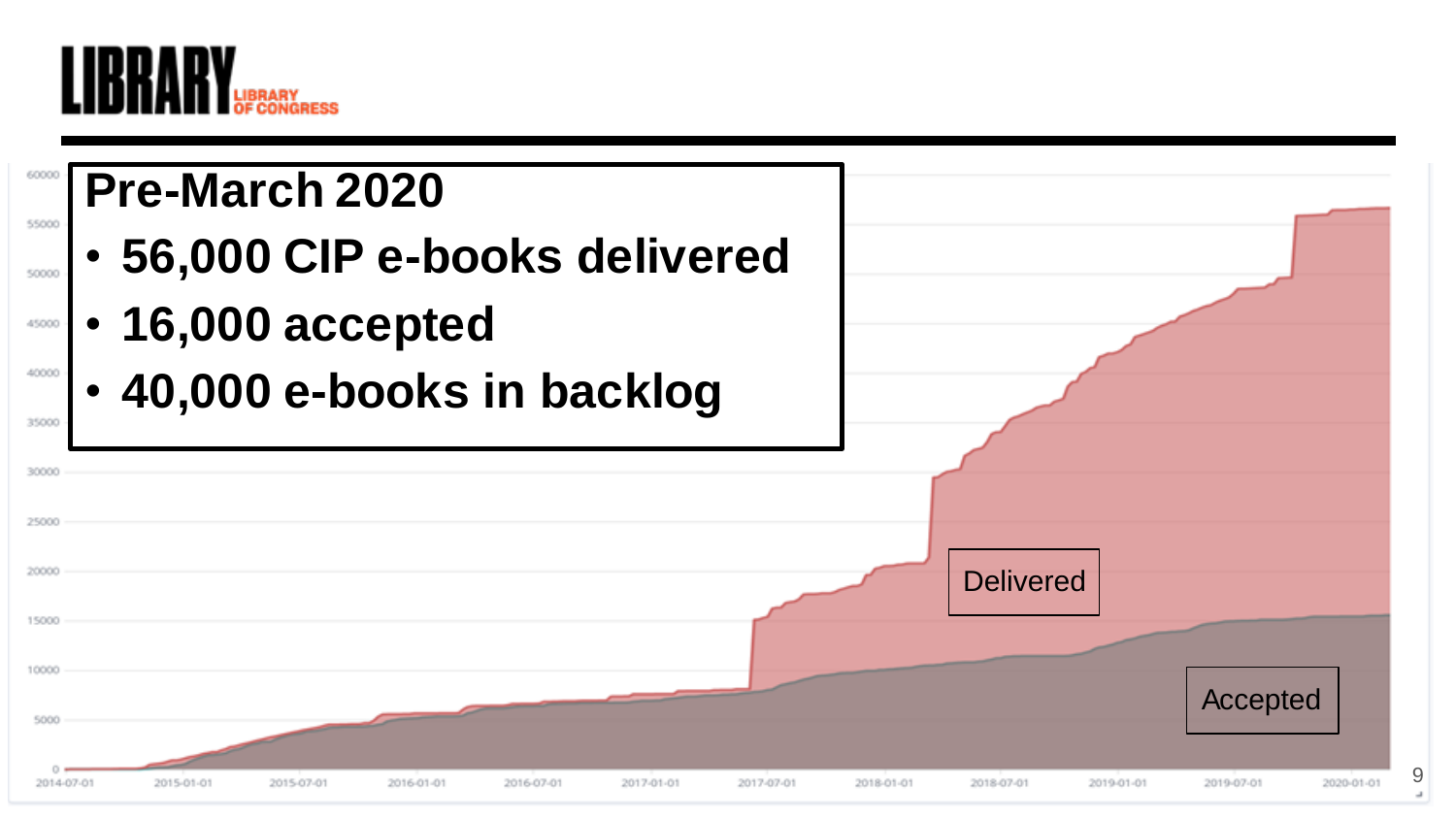

# **Reviewing Existing Processes**

- Initial focus on tracking current processes for ingest, processing, description, and preservation of CIP<br>e-books
- Examined current processes, types of files being delivered, and associated metadata
- Criteria for acceptance and preservation using the Library's permanent preservation inventory system

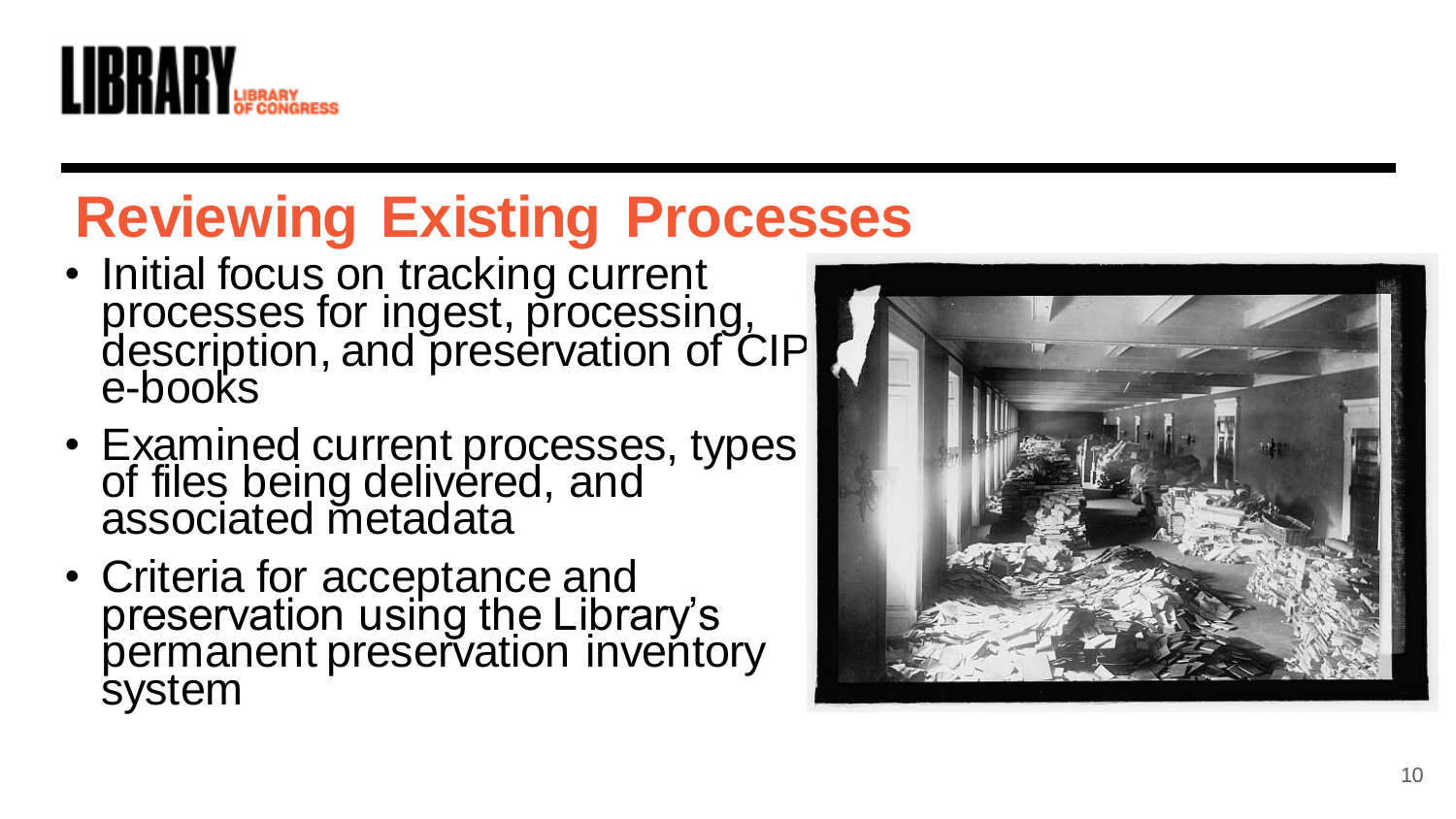

### **Challenges and Opportunities**

- Processes conceived for largely manual work; limited developer resources in short-term
- Immediate availability of large numbers of regularly analog staff for digital work
- Newly developed presentation system for onsite access of restricted content provides access pathway (Stacks; released November 2019)
- DCM entering its third year with a focus on improving batch capabilities of existing systems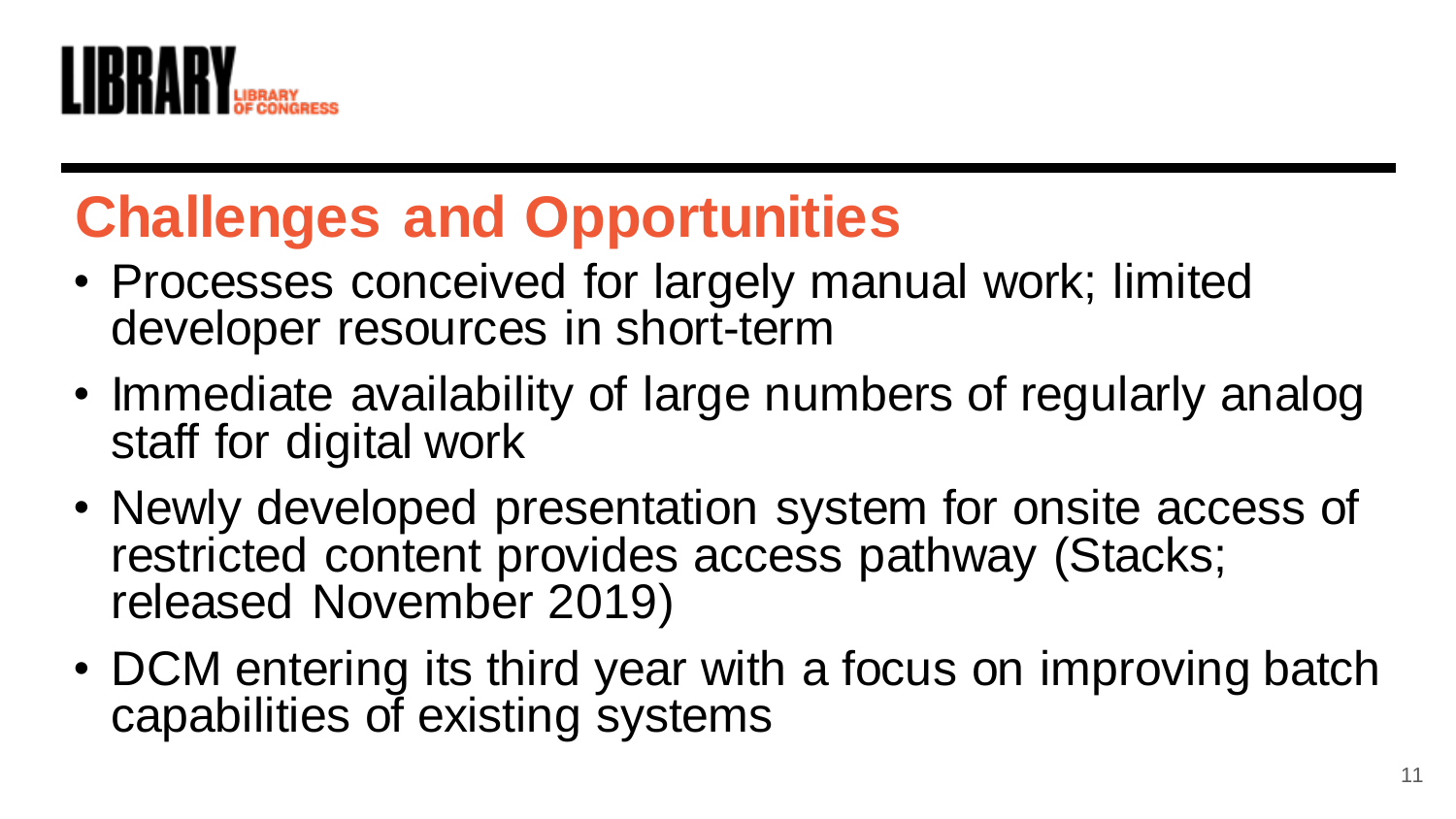

### **Leveraging Batch Processes**

- First priority: providing meaningful work to newly remote staff
- DCM had been building a library of Python scripts to interact with LC's inventory system
- Quickly implemented processes to review existing e-book acceptance tasks and assign to staff for completion, expanding upon existing Python script functionality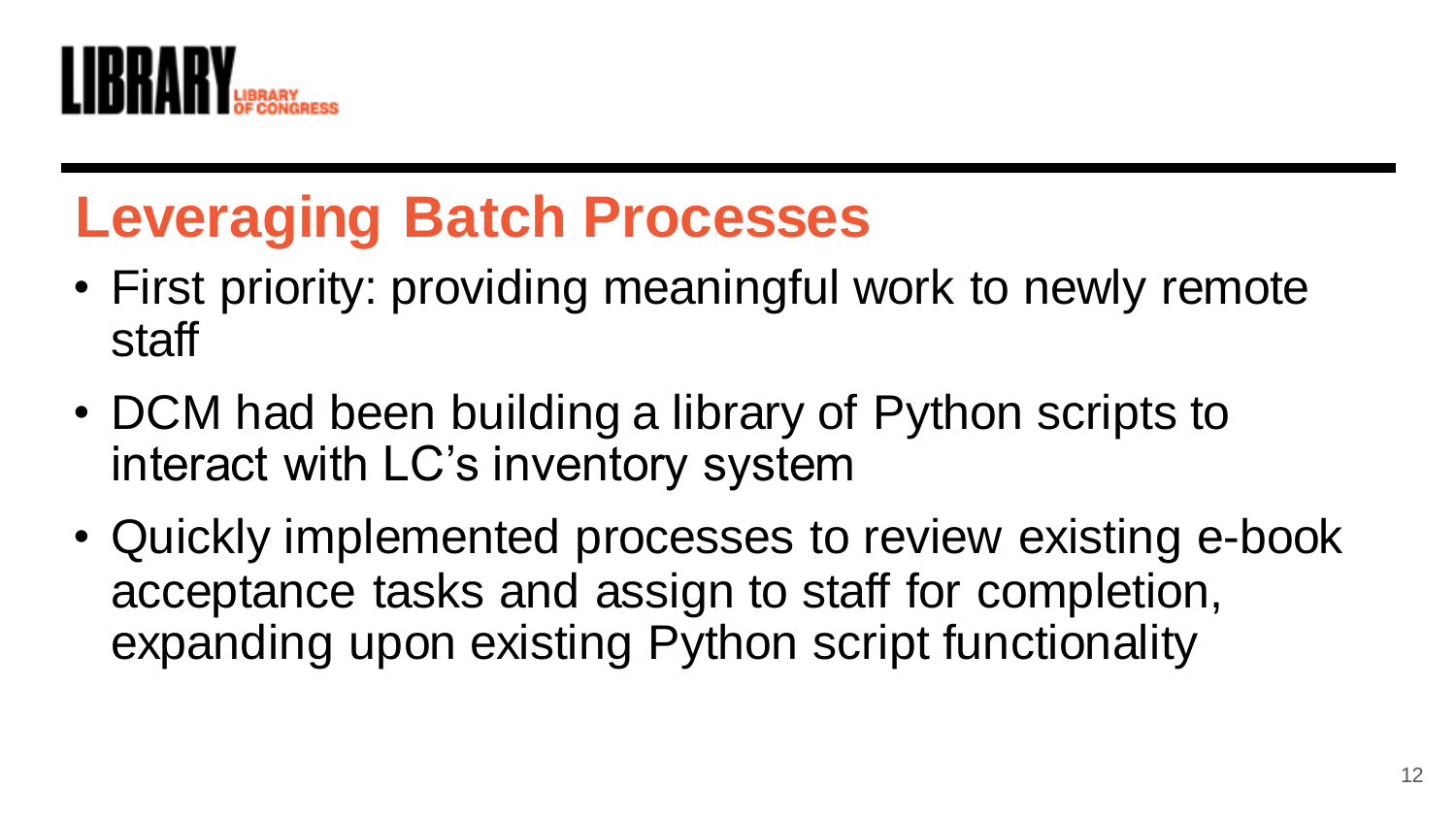

### **Innovating on Existing Processes**

- Analysis of incoming books; extracting embedded file metadata to match books to records
- Determining if e-book or print LC records exist from limited data points
	- Using OCLC and other record sources to identify ISBNs and other information to track down existing records
- Identifying duplicate or alternate edition deliveries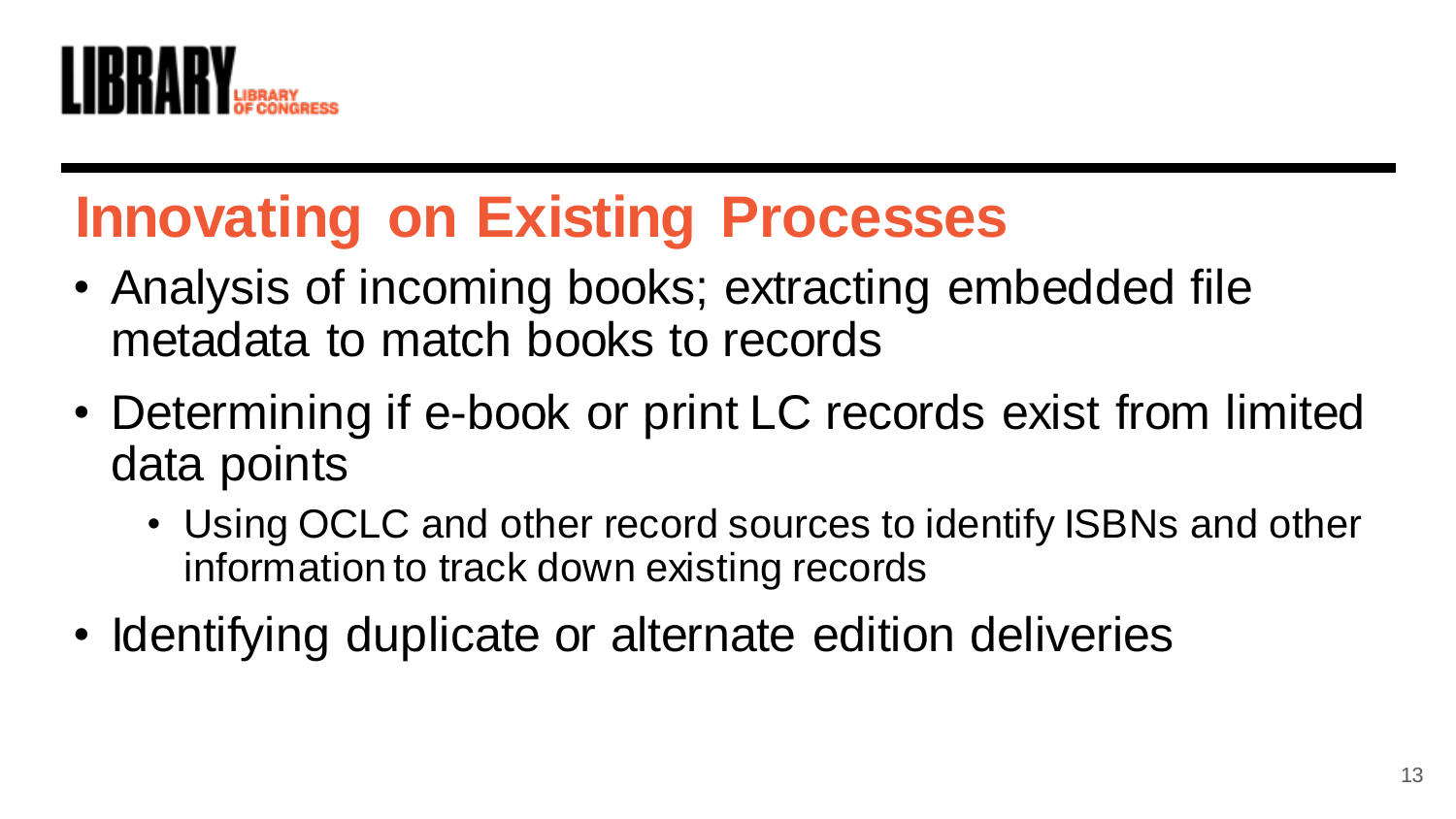

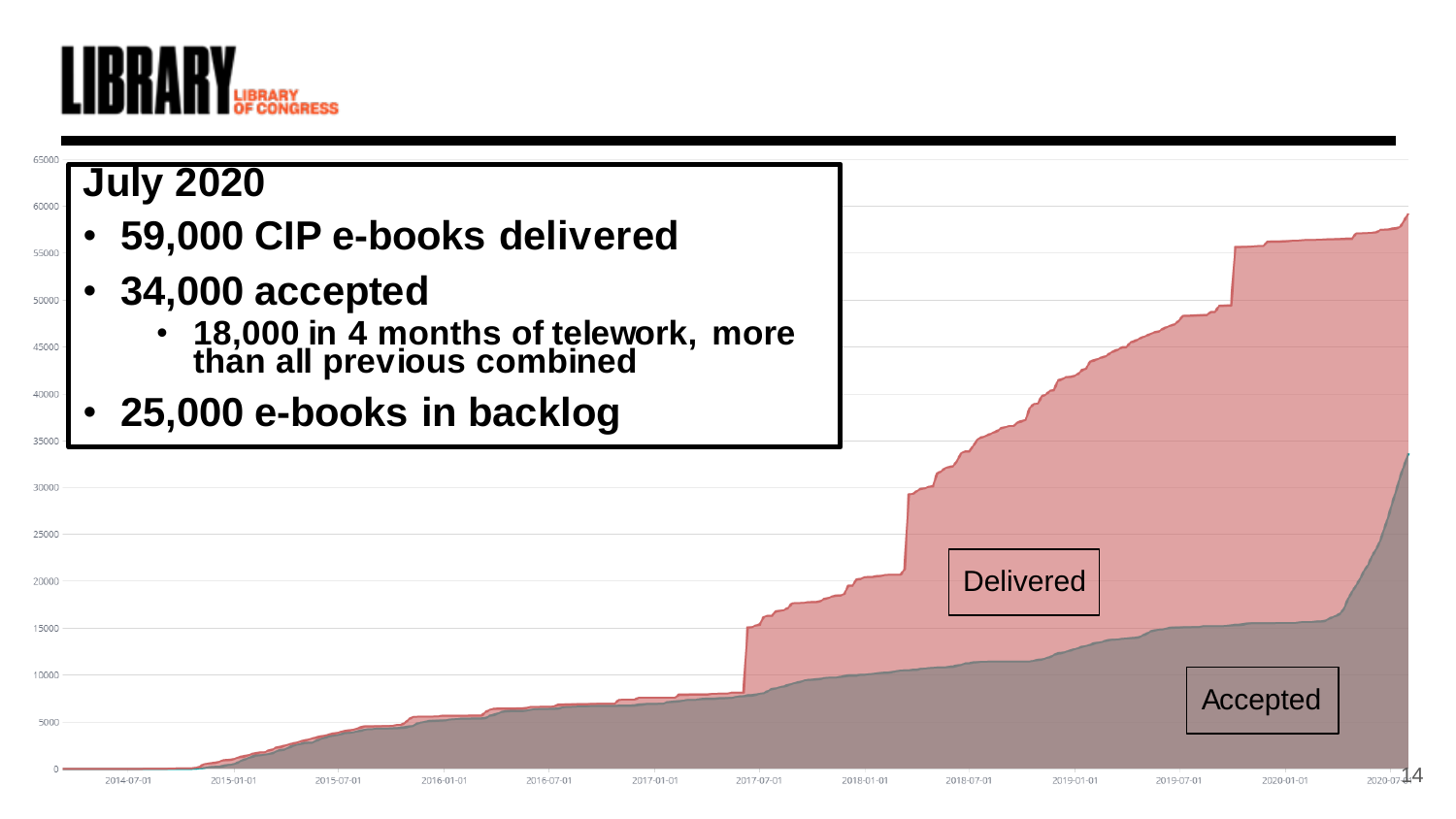![](_page_14_Picture_0.jpeg)

![](_page_14_Figure_1.jpeg)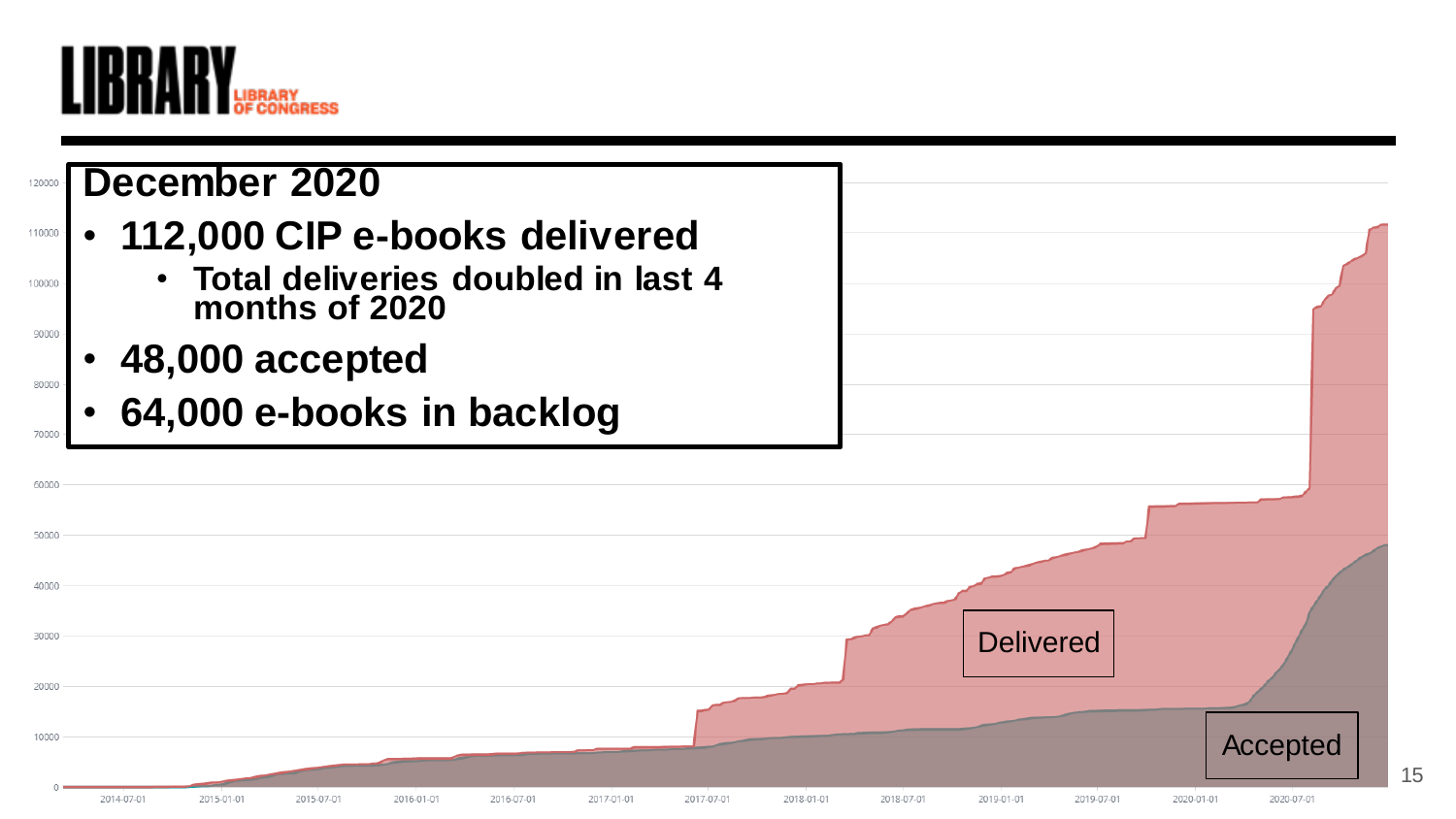![](_page_15_Picture_0.jpeg)

# **Batch ILS Record Challenges**

- Many with completed CIP e-book ILS records; others with only CIP print records, or no identifiable record
- Requirements of LC record distribution set initial limits on batch processes
- Policy approval to clone fully cataloged, distributed print records into distributable e-book records
- To accept without manual review, need high confidence that the file was what it purported to be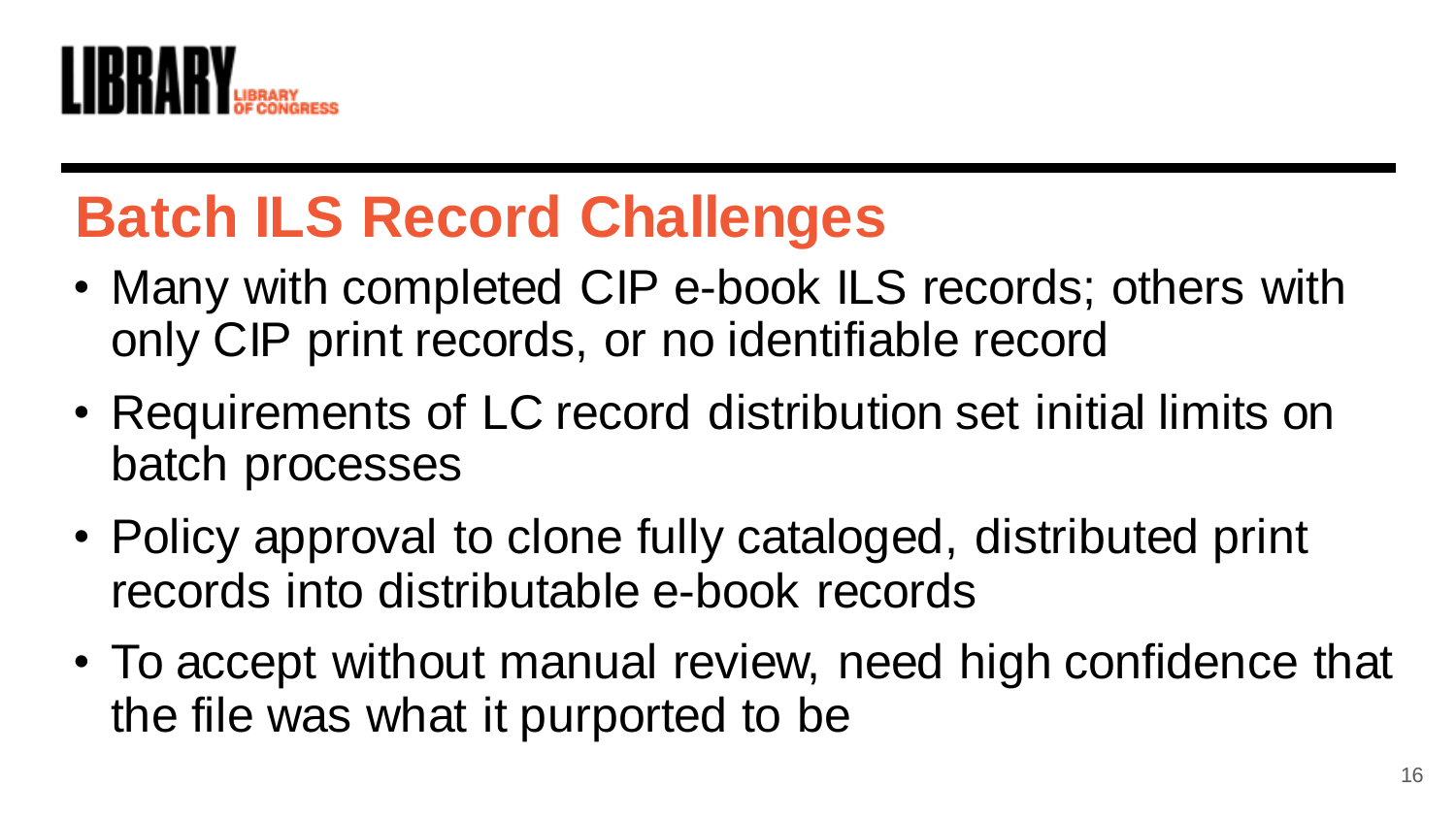![](_page_16_Picture_0.jpeg)

# **Bulk ILS Record Creation**

- Expanding policy and practice for bulk e-book record cloning and creation
- PCN delivery: single publisher; 37,000 e-books
	- Records created utilizing vetted publisher-provided metadata
	- Content and records processed in bulk; accessible in Stacks
- Expanding and standardizing across other LC e-book delivery streams, including Copyright, Purchase, and Open Access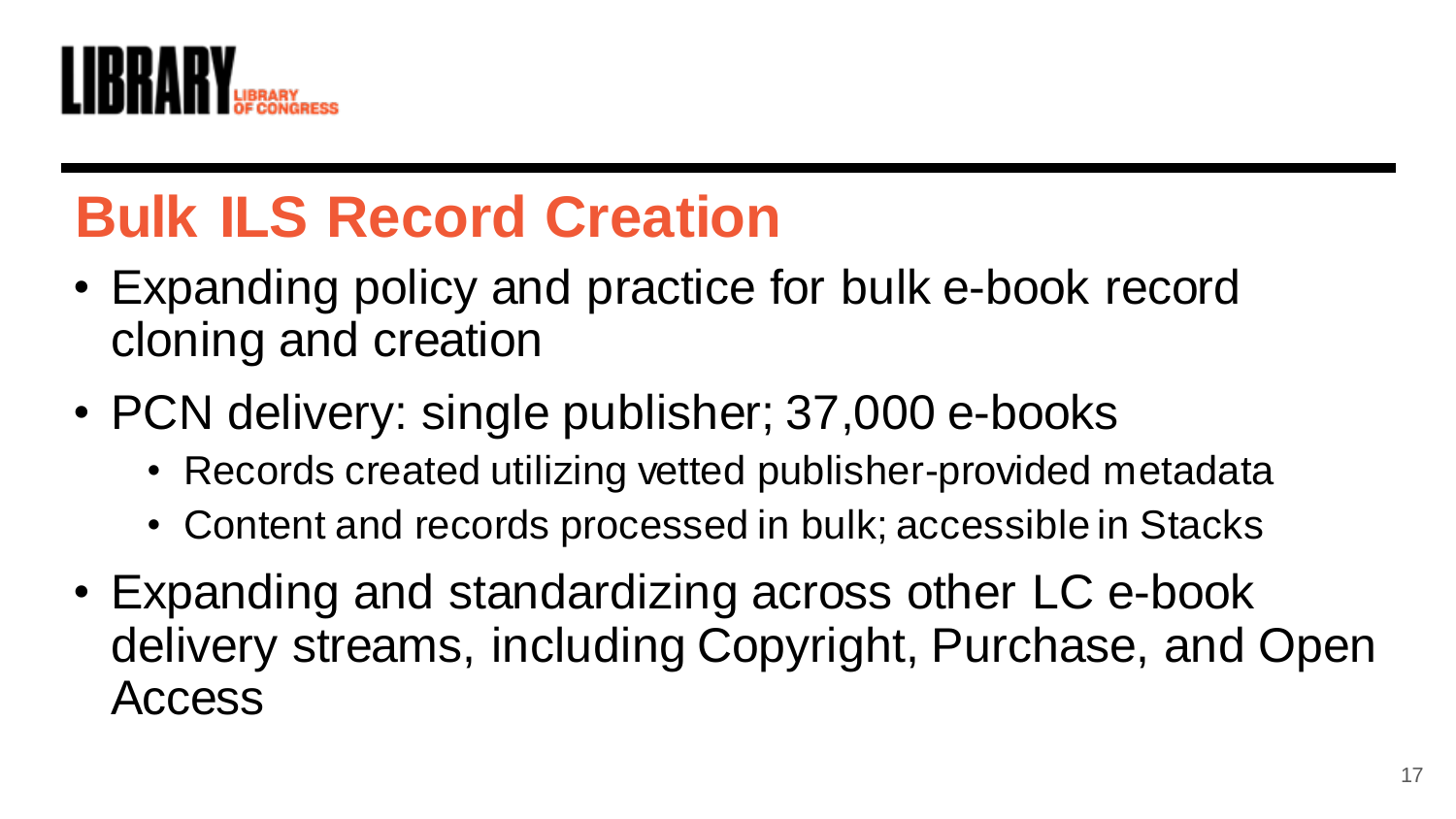![](_page_17_Picture_0.jpeg)

![](_page_17_Figure_1.jpeg)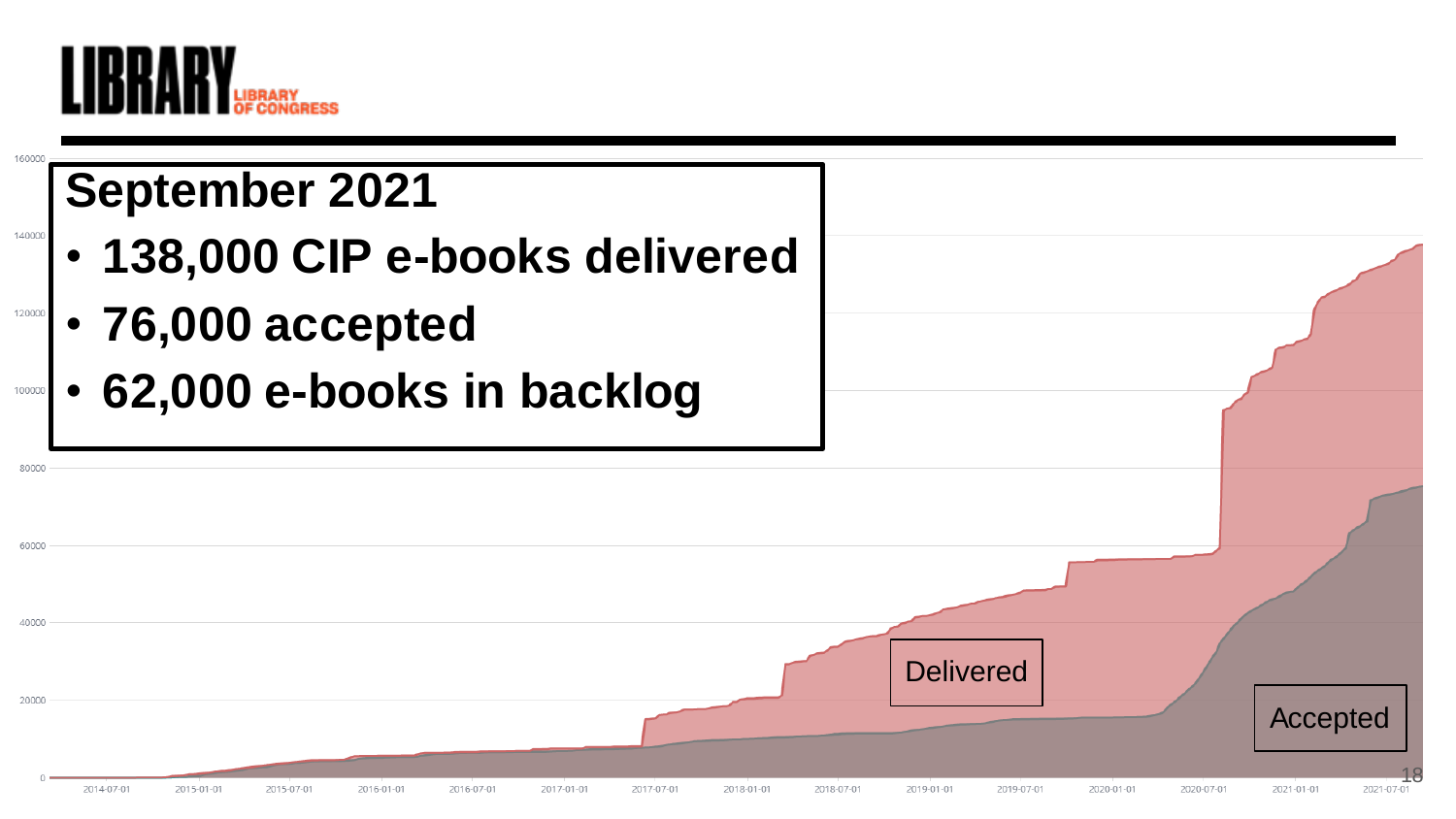![](_page_18_Picture_0.jpeg)

### **CIP E-Books Accessible through LC Systems**

- Over 110,000 e-books accessible onsite in Stacks
	- 72,000 CIP e-books
	- 36,000 through related PCN bulk delivery process
- CIP Open Access books accessible on loc.gov Open Access Books digital collection